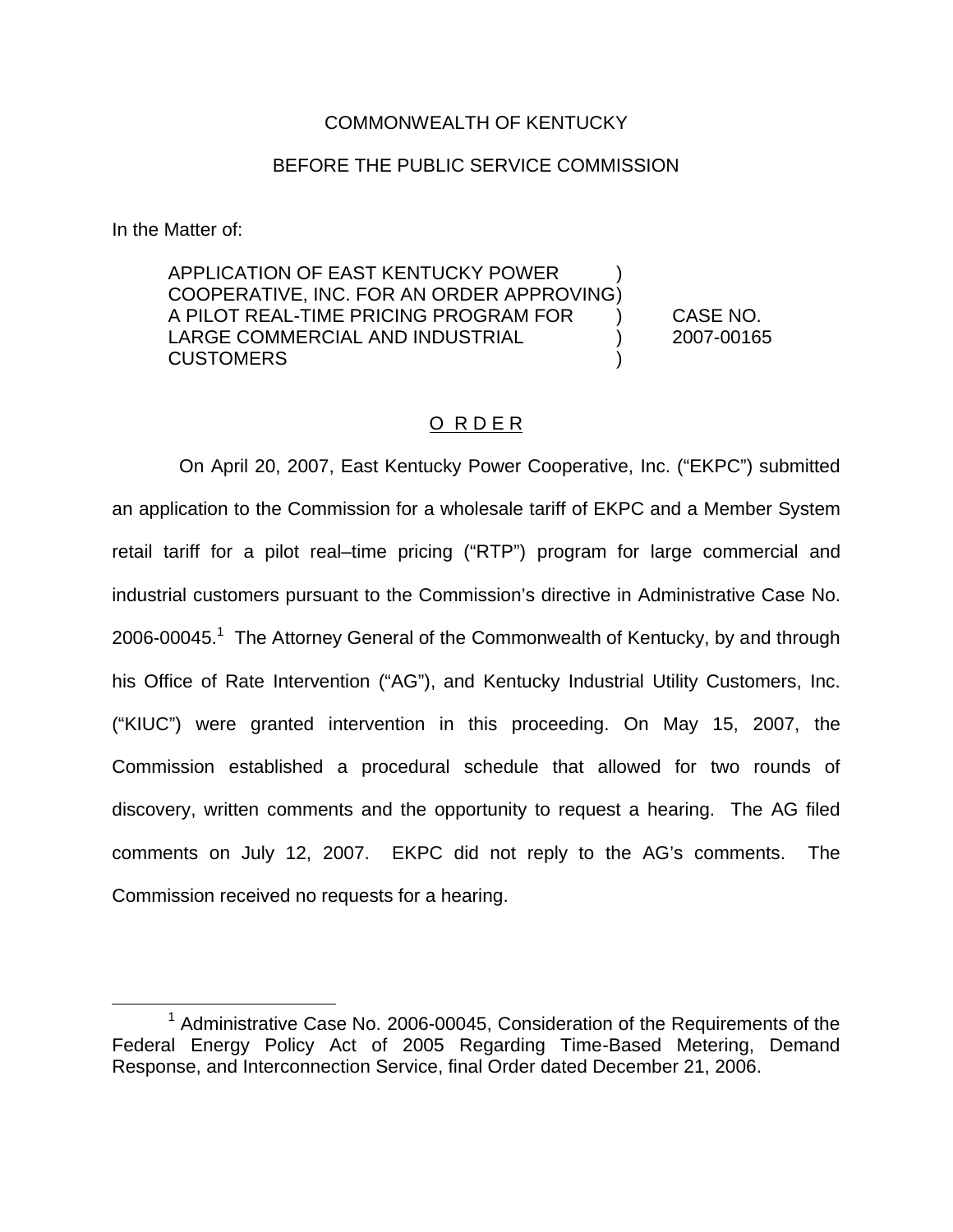In our Order in Case No. 2006-00045, the Commission found that some large commercial and industrial customers may benefit from real-time pricing tariffs because such customers have greater operating flexibility than smaller customers and the cost of implementing real-time pricing may be cost effective for them. The Commission acknowledged, however, that the potential of commercial and industrial real-time pricing programs had not been adequately investigated. Therefore, we directed Big Rivers Electric Corp. ("Big Rivers"), Kentucky Power Company, Louisville Gas and Electric Company ("LG&E") and Kentucky Utilities Company ("KU") as well as EKPC to develop a voluntary RTP program for their large commercial and industrial customers that would operate for an initial term of 3 years and to submit it to the Commission for review on or before April 20, 2007. Each company has complied with this directive.<sup>2</sup>

## Summary of EKPC's Pilot RTP Program

EKPC's pilot RTP program is available to all EKPC Member Systems, but is limited to firm load customers with peak demands of 1,000 kW or more currently with an MV-90 metering system or willing to pay the incremental costs of installing and maintaining such a system. The cost of the meter along with the necessary equipment and installation is about \$8,600. Interruptible Rider customers are not eligible. There

 $2$  Case No. 2007-00164, Notice of Amendments to Existing Tariffs of Big Rivers Electric Corporation and Kenergy Corp. to Implement a Voluntary Real-Time Pricing Pilot Program for Large Commercial and Industrial Customers, filed April 20, 2007; Case No. 2007-00166, Application of Kentucky Power Company for an Order Approving a Pilot Real-Time Pricing Program for Large Commercial and Industrial Customers, filed April 20, 2007; and Case No. 2007-00161, Joint Application of Louisville Gas and Electric Company and Kentucky Utilities Company for an Order Approving a Large Commercial and Industrial Real-Time Pricing Tariff, filed April 20, 2007.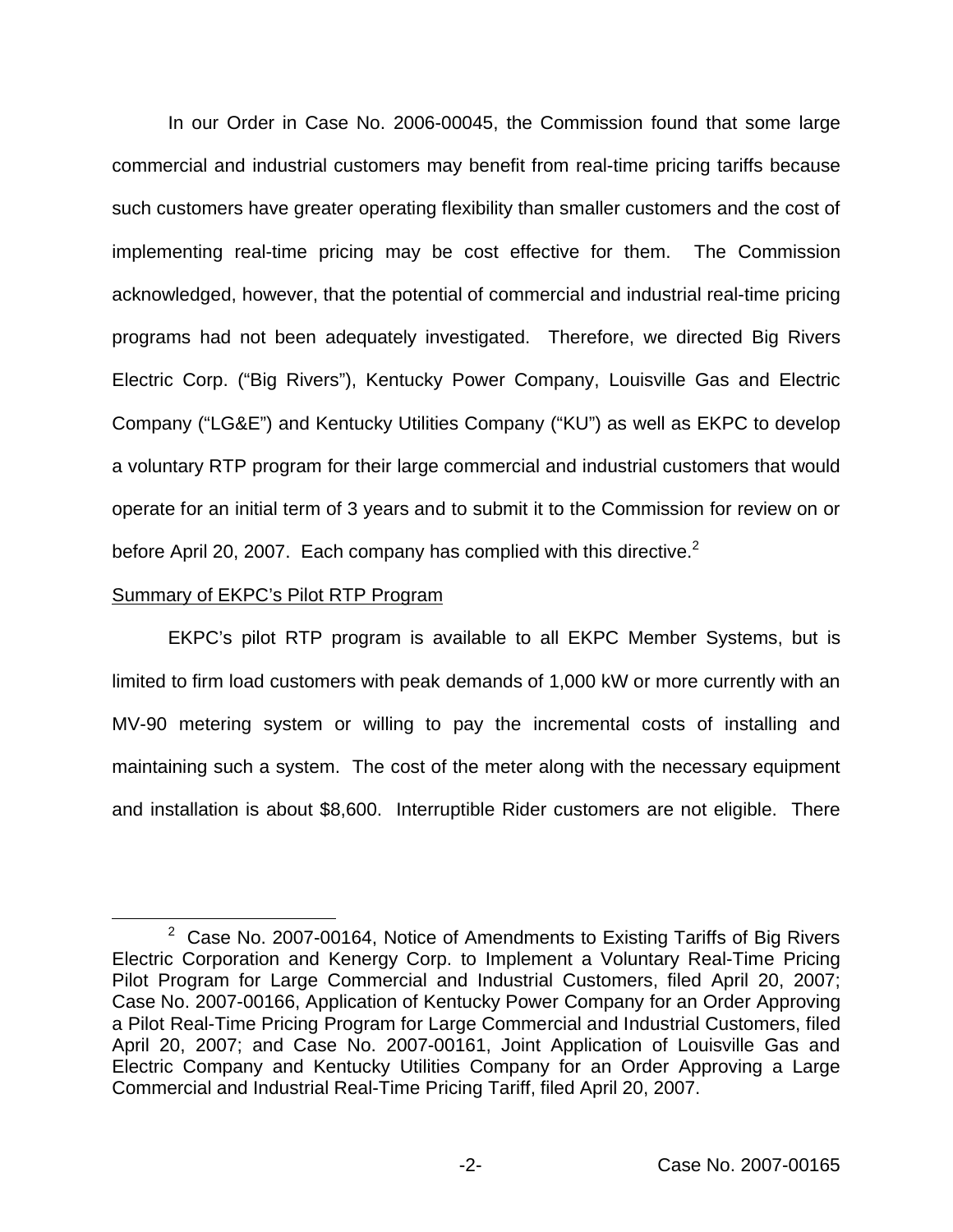are only about 70 eligible customers among member systems. Only 14 of the potential 70 customers lack an MV-90 metering system. EKPC expects seven participants.

The program will run for 3 years and customers must remain on the RTP tariff for at least one year. RTP customers will pay for the cost of an upgrade to the local distribution system if required. RTP customers must possess a personal computer with Internet access to obtain pricing information.

EKPC plans to bill customers under the standard tariff using a historical Customer Baseline Load ("CBL") which represents the predetermined hourly load profile covering one full 12-month period and the set of 12 monthly billing demands for each individual RTP customer. This allows EKPC to recover its embedded cost. A customer will receive a credit or a charge based on the RTP at each hour multiplied by the difference between actual load for that hour and the CBL for that hour. The EKPC pilot RTP program will be bill neutral to participating customers that do not change consumption patterns from historical usage, with the exception that participating customers will pay an Administration Fee of \$150 per month. The Fuel Adjustment Clause and the Environmental Surcharge will apply to the CBL. EKPC will update the CBL for the removal of major, customer-owned electrical equipment or significant conservation or efficiency enhancements made by a customer.

The RTP will be EKPC's day-ahead hourly marginal generation cost, including estimated variable fuel cost, variable operation and maintenance costs, and variable emission allowance cost of the marginal generating unit, or purchased power cost, as applicable. It will also include EKPC's estimated marginal reliability cost and EKPC's estimated marginal transmission cost, as applicable, line losses, and a Risk Adder of 5

-3- Case No. 2007-00165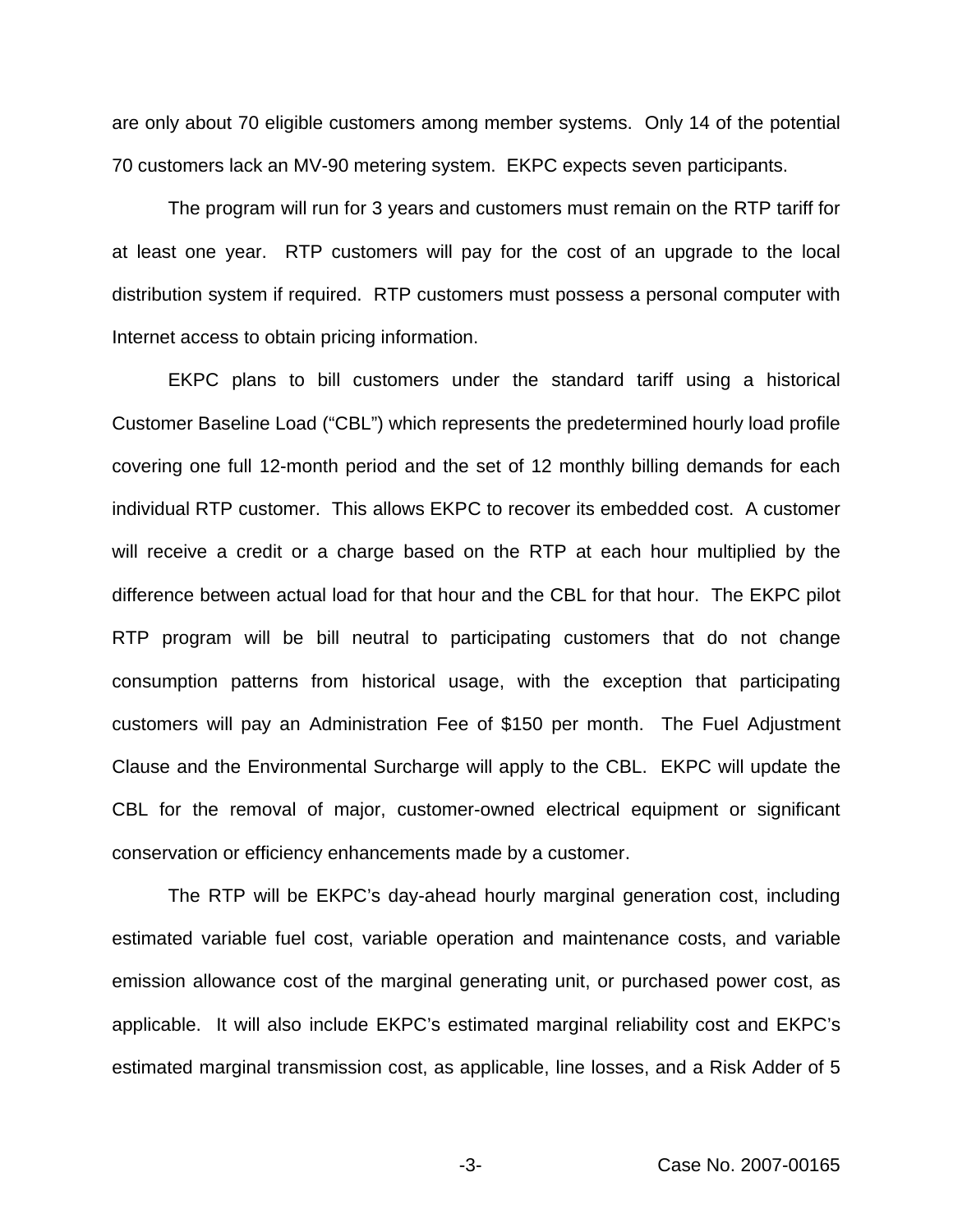mills per kWh for the Wholesale Supplier.<sup>3</sup> EKPC will develop an RTP Website that customers may access via the Internet. Prices will be posted to this Website by 4:00 p.m. Eastern Time for the 24-hour period beginning with the hour ending 1:00 a.m. of the following day.

Pilot RTP program-related administrative costs identified by EKPC include billing expense, cost of posting day-ahead prices to a Website, related data management costs, and some incremental administrative costs. The Administration Fee of \$150.00 is intended to cover most of these costs. The Risk Adder of 5 mills per kWh is intended to cover the risk of making the marginal day ahead cost permanent, some distribution cost, some administrative and general costs and some fixed costs.

EKPC proposes that the RTP tariff become effective 4 months after Commission approval.

#### **Discussion**

The AG supports approval of EKPC's pilot RTP program subject to four conditions.

First, Commission approval of the RTP program should not be considered as approval of any administrative costs for rate-making purposes in any future rate case proceeding. Second, the RTP program requires continued support and interaction between EKPC and participants. The Commission, therefore, should require EKPC to clearly advise participants of the pilot program's implications and assist participants in

 $3$  The following is another way to show the method of billing:

RTP Bill = Standard Bill + Incremental Energy Charge (the Real-Time Price) + RTP Administration Fee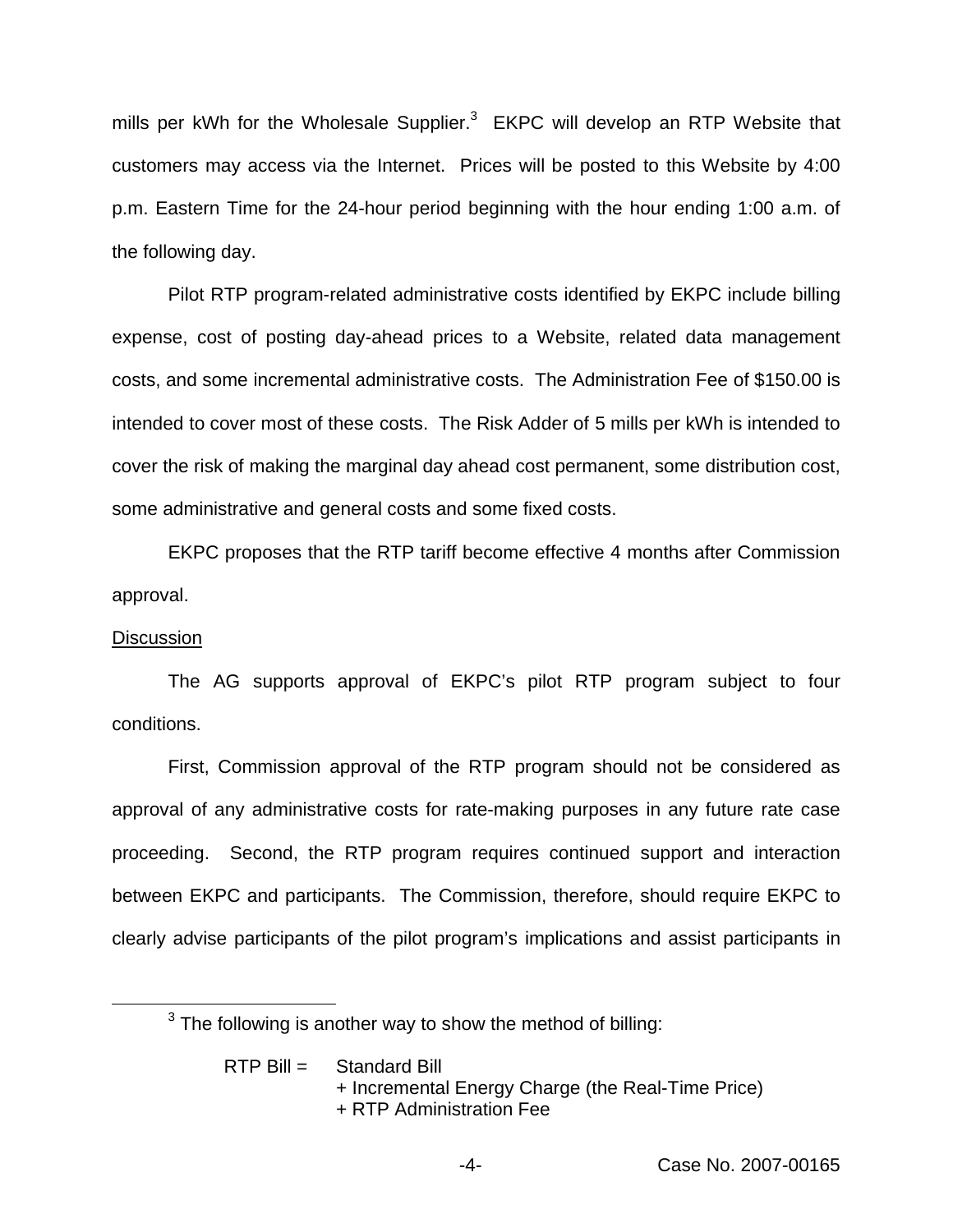their efforts to reduce and/or shift their demand, including the dissemination of successful techniques to reduce and/or shift demand to maximize program benefits.

Third, the AG requests limits on EKPC's ability to modify the CBL since excessive or frequent modification may affect a participant's decision to undertake conservation or efficiency efforts to reduce or shift its demand in response to the RTP pricing structure or expand operations. The AG urges that EKPC not be allowed to modify the CBL unless a participant achieves a continuing reduction of 10 percent over its initial historical baseline or due to an expansion of its operation, increases its demand 10 percent over its initial historical baseline on a continuing basis.

Fourth, the AG requests that customer equipment costs associated with any upgrades to a participant's metering system be billed and collected on a 12-month period. In support of this condition, he argues that the RTP program is intended to be bill neutral and that a participant, therefore, should experience no changes in its bill over a calendar year if it has not made any conservation measures. Since this 12-month period is the period against which EKPC will determine the monetary consequences to the participant, the customer equipment costs should be billed over this period.

Finally, the AG states that EKPC's objectives for the program are to encourage participants to reduce demand during critical peak hours and shift variable demand to low peak hours. The AG notes that EKPC proposes to collect data from participants for a 3-year period to evaluate whether these objectives are achieved and issue annual reports detailing the results obtained under the program to the Commission. He argues that EKPC's annual report should include:

(1) The current number of program participants.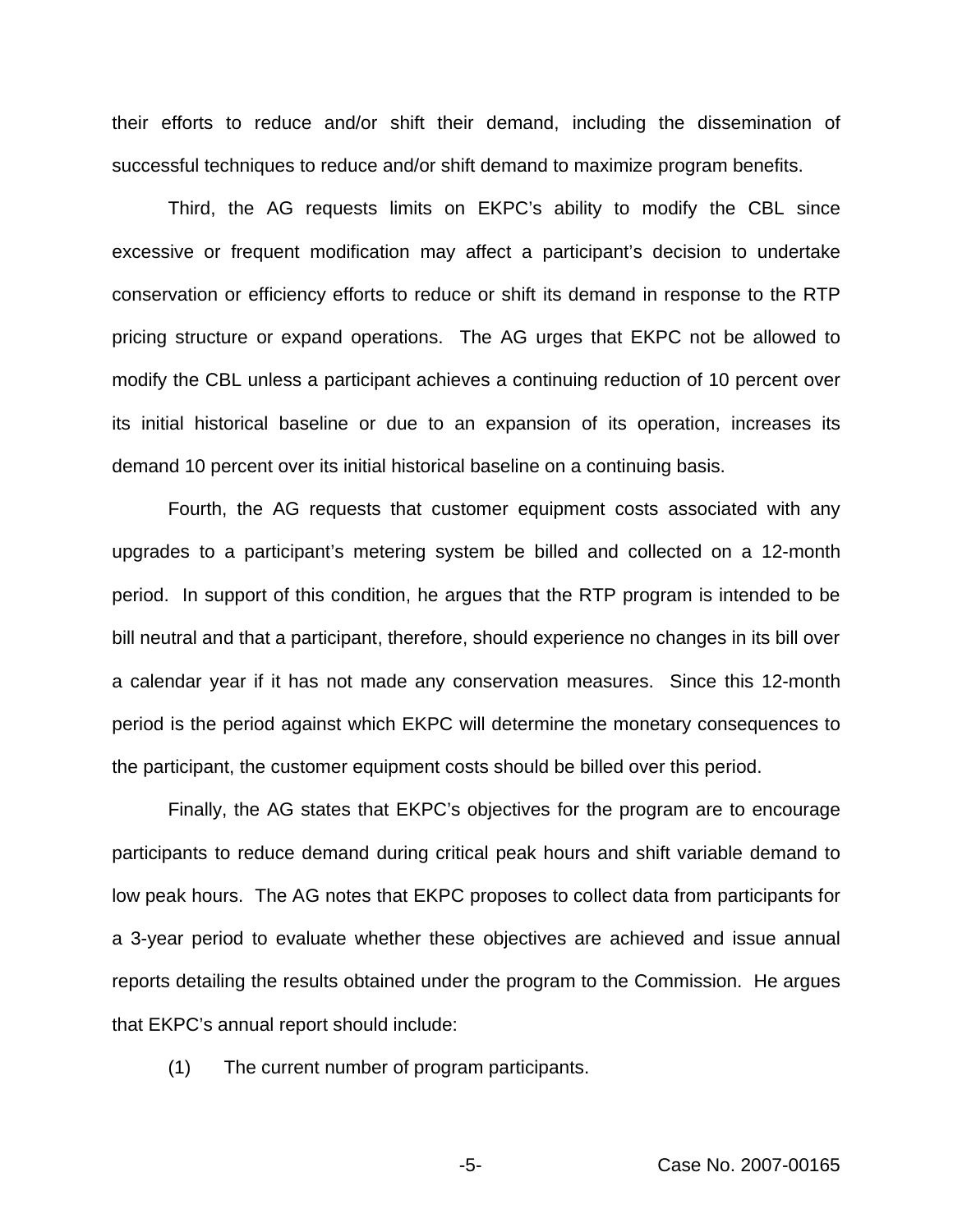- (2) The type of industry or primary business activity of each participant.
- (3) The number of participants that have withdrawn from the program and the reason for such withdrawal.
- (4) and (5) The average, minimum and maximum monthly electrical usage and cost for program participants during each 12-month reporting period and the 12-month period immediately preceding enrollment into the program.
- (6) All comments and suggestions received from program participants.
- (7) An evaluation of the program's effect on EKPC's peak and/or base demand as compared to its historical data for the 12-month period immediately preceding implementation of the program.
- (8) A statement by EKPC of whether the program is achieving the stated objectives and an evaluation of the comments and suggestions of the program participants.
- (9) The program costs to the date of the report, along with the details of any deviations from the program budget contained in the application submitted herein; and
- (10) A cumulative comparison of the information furnished in Items 4 and 5 above to allow year-to-year comparison of program results.

The AG further suggests that such reports be submitted to the Commission and distributed to all parties to this proceeding and that the reports be made a part of the record in this matter.

As previously noted, the AG stated his concerns relating to the ongoing interaction between EKPC and the participants. According to EKPC, the 4 months between Commission approval of the tariff and actual implementation will be used to develop the communication tools necessary to convey day-ahead prices to participants, to educate its Member Systems, to identify candidates for the pilot, to incorporate changes directed by the Commission and to prepare a series of trial runs. EKPC envisions three primary efforts to educate pilot participants on ways to reduce demand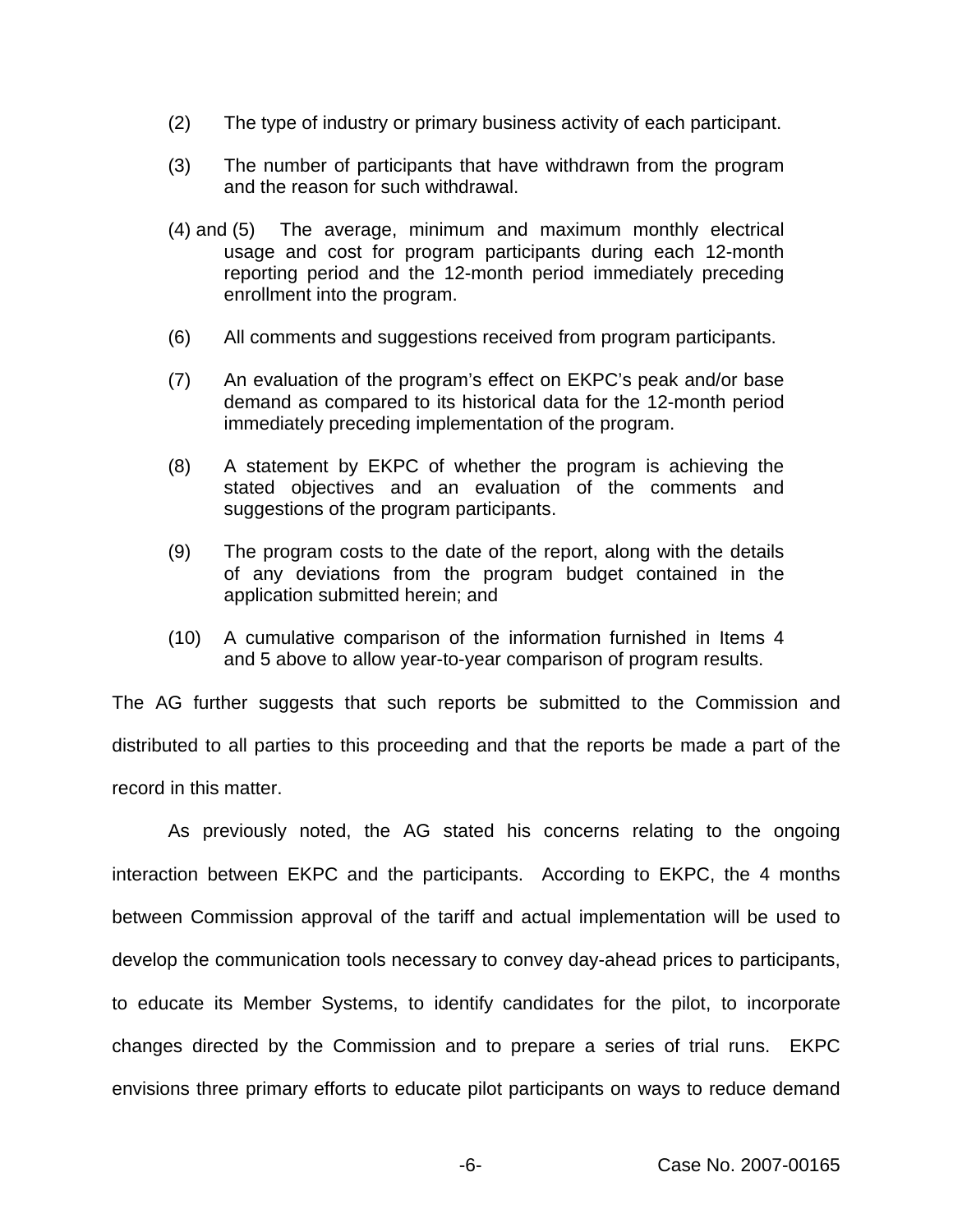or shift load. It will hold an introductory workshop for potential participants. Member Systems and EKPC marketing representatives will interact with participants. Finally, EKPC will hold annual workshops for participants to present successful techniques and experiences.

While we agree that interaction between EKPC, its Member Systems and the participants is important, we find that EKPC's current plans to educate and engage participants are satisfactory. As the proposed tariff requires changes to the CBL to be mutually agreed upon by EKPC, the Member System and the RTP pilot participant, we decline to accept the AG's request for restrictions on EKPC's ability to modify the CBL.

EKPC has postponed any decision to seek recovery of RTP program costs until its next base rate proceeding. EKPC has not requested authority to accrue expenses not recovered through the program charge as a regulatory asset. The Commission notes that the total unrecovered program costs for the period of the pilot program may only be considered for recovery in a future base rate proceeding if those costs are accrued as a regulatory asset rather than expensed. If EKPC elects to expense these unrecovered program costs during the period of the pilot RTP program, only those costs included in the test year of a future base rate case would be considered for recovery in base rates. The Commission interprets the AG's first stated condition not as opposition to deferral but, rather, a statement of his intent to retain his right to address the reasonableness and appropriateness of such costs in EKPC's next base rate case.

Since the Commission directed EKPC to file a proposed RTP program for review, we find that EKPC should be allowed the opportunity to defer the program costs not recovered through the Program Charge for consideration in its next base rate case.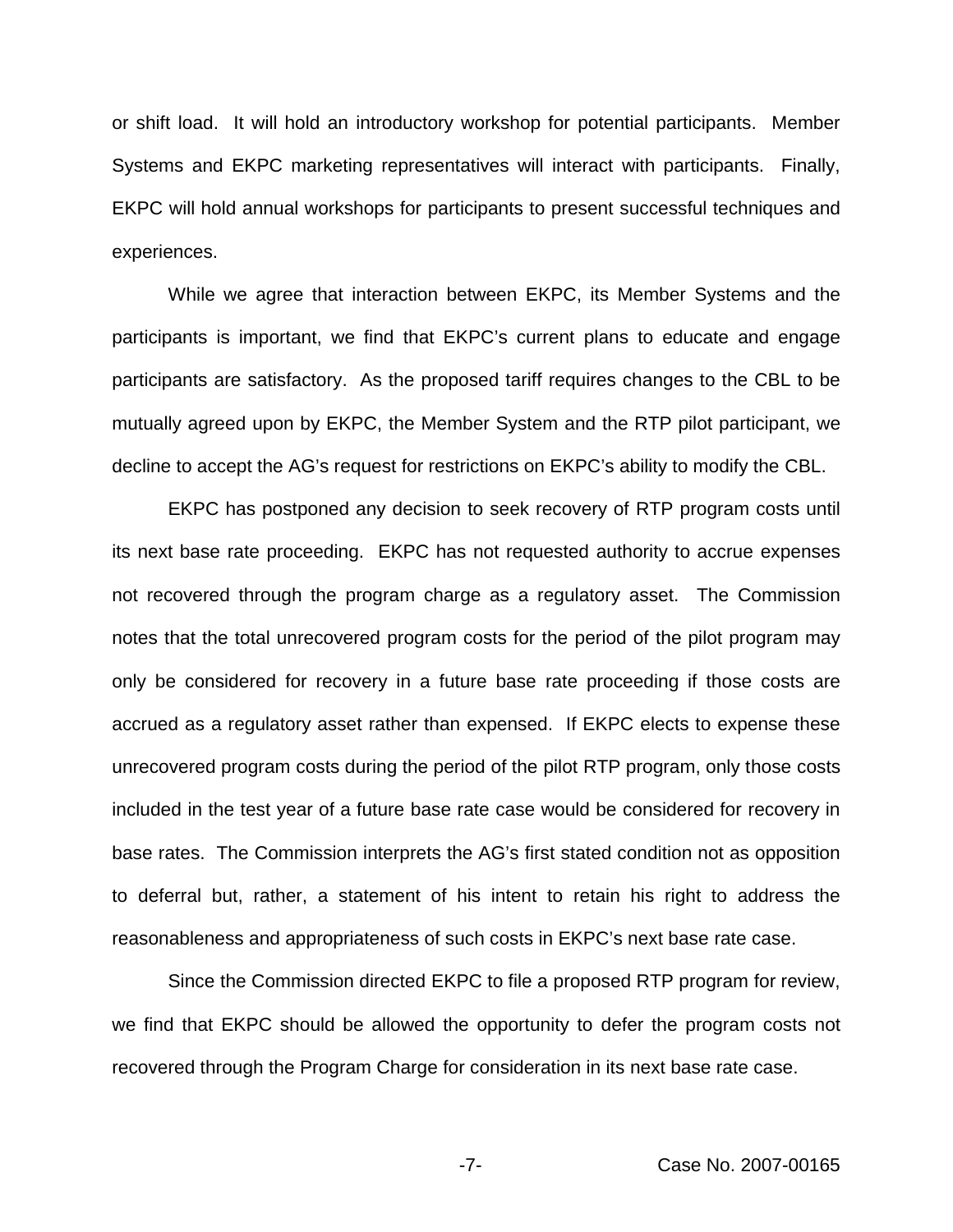The Commission has reviewed the AG's request that EKPC include certain information in its annual reports and find the request reasonable. In addition, the suggested items are necessary for a full and complete evaluation of the program's operation.

In its application, EKPC included a retail tariff that would allow any of its Member Systems to offer the pilot RTP program to appropriate customers. However, no indication was given that any of the Member Systems would participate. The Commission's Order included the following directive for Big Rivers and EKPC: "Big Rivers and EKPC are directed to work with each other, in conjunction with their member distribution cooperatives, to develop one or more voluntary real-time pricing pilot programs to be offered by a representative but selective group of members to their large commercial and industrial customers."<sup>4</sup>

EKPC states that it will use the 4 months between the Commission's Order approving the pilot RTP program and the effective date of the program to educate its Member Systems about the program and identify Member System candidates for the pilot.<sup>5</sup> In order to place the Member Systems on notice as to the conditions that the Commission will impose if a retail RTP tariff is filed, a copy of this Order will be served on each Member System to ensure the EKPC members have received notice of the Commission's decision. The Commission finds that EKPC should report to the Commission in writing 90 days from the date of this Order the names of the Member System(s) that will participate in the pilot RTP.

<sup>4</sup> Administrative Case No. 2006-00045, Order dated December 21, 2006 at 13.

<sup>&</sup>lt;sup>5</sup> Application at 4.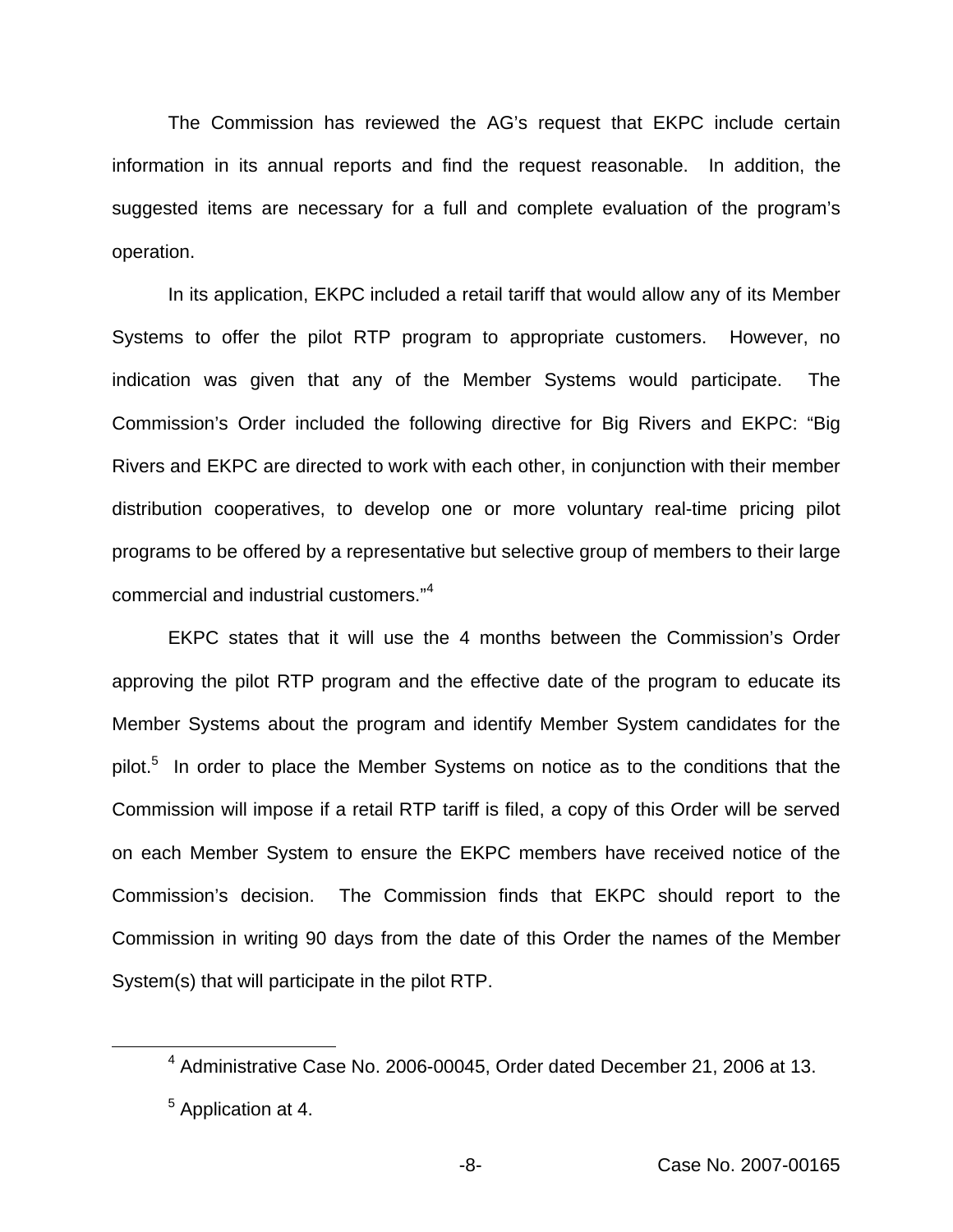Subject to the revisions set forth above, the Commission finds that the proposed RTP program should be permitted on a pilot basis. After the program has been in operation for 3 years, the Commission will re-examine the program and determine whether it should continue. Since EKPC will require 4 to 6 months to implement the pilot program, the Commission finds that EKPC should file with the Commission tariff sheets that contain all rates, charges, regulations, and requirements related to the program no later than 30 days before the program's effective date. Any EKPC Member System participating in the program should also file such tariff sheets at least 30 days before the effective date of the program. EKPC should also file with the Commission a report on the pilot program annually within 90 days of the plan year-end and a detailed evaluation of the program within 90 days of the end of the plan's third year.

IT IS THEREFORE ORDERED that:

1. The proposed pilot RTP program is authorized subject to the conditions set forth in this Order.

2. EKPC shall file annual reports with a copy to all parties of record within 90 days of the end of each plan year and each report shall include the items requested by the AG more specifically set forth herein.

3. EKPC shall submit a detailed evaluation of the pilot RTP to the Commission within 90 days from the end of the approved pilot period and shall distribute a copy of the detailed evaluation to all parties to this proceeding.

4. EKPC is authorized to establish a deferred account in which to record unrecovered costs associated with the pilot RTP program.